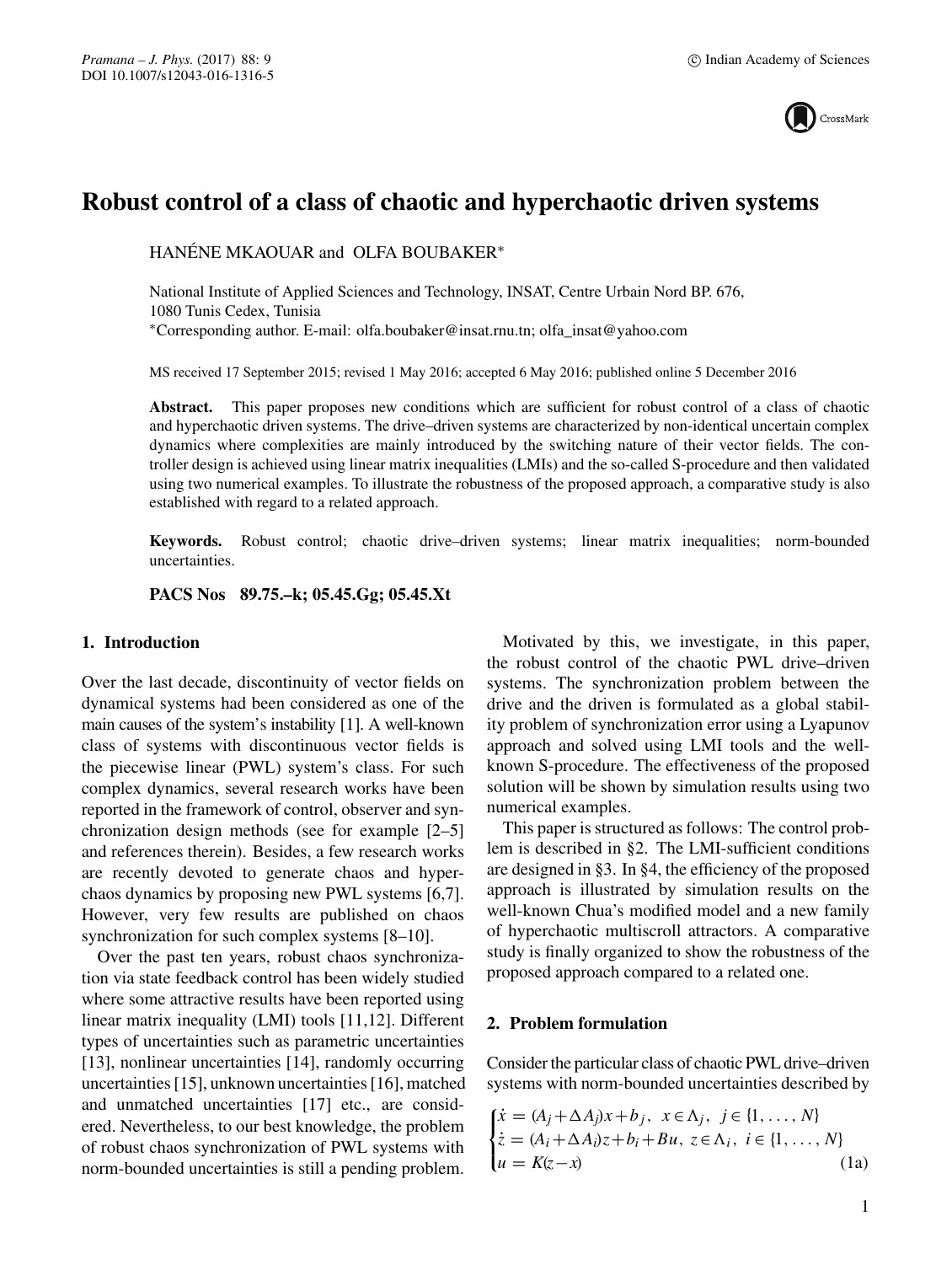where

$$
\Delta A_j = D_j V_j E_j, \quad \Delta A_i = D_i V_i E_i \tag{1b}
$$

are the norm-bounded uncertainties in the state matrices  $A_i$  and  $A_j$  and  $x \in \mathbb{R}^n$  and  $z \in \mathbb{R}^n$  are the state vectors of the drive and the driven systems, respectively.  $A_i \in \mathbb{R}^{n \times n}$ ,  $A_j \in \mathbb{R}^{n \times n}$ ,  $b_i \in \mathbb{R}^n$  and  $b_j \in \mathbb{R}^n$ are two constant matrices and two constant vectors, respectively.  $B \in \mathbb{R}^{n \times m}$  and  $u \in \mathbb{R}^m$  are the control matrix and the control vector, respectively.  $K \in$  $\mathfrak{R}^{m \times n}$  is the state feedback gain matrix.  $D_i$ ,  $V_i$ ,  $E_i$  and  $D_i$ ,  $V_i$ ,  $E_i$  are real constant matrices with appropriate dimensions such that  $V_j^T V_j \leq I$  and  $V_i^T V_i \leq I$ .

 $\Lambda_i$  and  $\Lambda_i$  are partition of the state-space into polyhedral cells defined respectively by the following polytopic description [8]:

$$
\Lambda_j = \{x | H_j^T x + h_j \le 0\},\tag{2a}
$$

$$
\Lambda_i = \{z | H_i^T z + h_i \le 0\},\tag{2b}
$$

where  $H_j \in \mathbb{R}^{n \times r_j}$ ,  $h_j \in \mathbb{R}^{r_j \times 1}$ ,  $H_i \in \mathbb{R}^{n \times r_i}$  and  $h_i \in \Re^{r_i \times 1}$ .

The objective is to design a control law  $u$  and to choose an appropriate constant matrix  $B$  such that the synchronization error  $e = z - x \rightarrow 0$  as the time  $t \rightarrow \infty$  and the control *u* is realizable.

### **3. LMI-sufficient conditions**

From  $(1)$ , the error dynamics between the driven system and the drive system can be written as

$$
\dot{e} = (A_i + D_i V_i E_i + BK)e
$$
  
+ 
$$
(A_{ij} + D_i V_i E_i - D_j V_j E_j)x + b_{ij},
$$
 (3)

where  $e = z - x$ ,  $A_{ij} = A_i - A_j$  and  $b_{ij} = b_i - b_j$ .

*Remark* 1*.* The closed loop system (3) is a continuous PWL system because the drive–driven system described by (1) is a continuous PWL system.

## DEFINITION 1

The drive–driven system (1) is said to be of global asymptotical synchronization if the synchronization error system (3) is globally asymptotically stable.

*Lemma* 1 [18]*. Let* D *and* E *be real constant matrices with appropriate dimensions*, *and matrix* V (*constant or time-varying*) *satisfies*  $V^T V \leq I$ *, then we have:*  *For any scalar* ε > 0, *the following inequality is* v*alid*:

$$
DVE + E^T V^T D^T \le \varepsilon D D^T + \varepsilon^{-1} E^T E. \tag{4}
$$

**Theorem 1.** *If a suitable matrix*  $B \in \mathbb{R}^{n \times m}$  *is chosen such that the pairs* (Ai, B) *are controllable, for a gi*v*en decay*  $\alpha_1 > 0$  *and for all*  $i, j \in \{1, ..., N\}$ , *if there exist constant symmetric positi*v*e definite matrix* S ∈  $\mathbb{R}^{n \times n}$ , *constant matrix*  $R \in \mathbb{R}^{m \times n}$ , *diagonal negative definite matrices*  $E_{ij} \in \Re^{r_i \times r_i}$  *and*  $F_{ij} \in \Re^{r_j \times r_j}$  *and strictly negative constants*  $\beta_{ij}$  *and*  $\xi_{ij}$ *, such that the following LMIs are satisfied*:

$$
\begin{bmatrix}\n\xi_{ij} & \xi_{ij} |h_i|^T & \xi_{ij} |h_j|^T \\
* & \frac{1}{2} E_{ij} & 0 \\
* & * & \frac{1}{2} F_{ij}\n\end{bmatrix} < 0,\n\tag{5}
$$
\n
$$
\begin{bmatrix}\n\Delta_1 & A_{ij} & S H_i & 0 & \Delta_3 & \Delta_6 & S E_i^T \\
* & \Delta_2 & H_i & H_j & \Delta_4 & \Delta_7 & 0 \\
* & \Delta_2 & H_i & H_j & \Delta_4 & \Delta_7 & 0\n\end{bmatrix}
$$

$$
\begin{bmatrix}\n* & \Delta_2 & H_i & H_j & \Delta_4 & \Delta_7 & 0 \\
* & * & 2E_{ij} & 0 & 0 & 0 & 0 \\
* & * & * & 2F_{ij} & 0 & 0 & 0 \\
* & * & * & * & \Delta_5 & \Delta_8 & 0 \\
* & * & * & * & * & \Delta_9 & 0 \\
* & * & * & * & * & * & -I\n\end{bmatrix}
$$
\n(6)

*where*

$$
\Delta_{1} = A_{i}S + SA_{i}^{T} + BR + R^{T}B^{T} + 2D_{i}D_{i}^{T}
$$
  
\n
$$
+ D_{j}D_{j}^{T} + \alpha_{1}S - \xi_{ij}b_{ij}b_{ij}^{T},
$$
  
\n
$$
\Delta_{2} = \beta_{ij}I + E_{i}^{T}E_{i} + E_{j}^{T}E_{j},
$$
  
\n
$$
\Delta_{3} = \xi_{ij}b_{ij} |h_{i}|^{T} - \frac{1}{2}SH_{i}M_{i},
$$
  
\n
$$
\Delta_{4} = -\frac{1}{2}H_{i}M_{i},
$$
  
\n
$$
\Delta_{5} = \frac{1}{2}E_{ij} - \xi_{ij} |h_{i}| |h_{i}|^{T},
$$
  
\n
$$
\Delta_{6} = \xi_{ij}b_{ij}|h_{j}|^{T},
$$
  
\n
$$
\Delta_{7} = -\frac{1}{2}H_{j}M_{j},
$$
  
\n
$$
\Delta_{8} = -\xi_{ij}|h_{j}| |h_{j}|^{T},
$$
  
\n
$$
\Delta_{9} = \frac{1}{2}F_{ij} - \xi_{ij}|h_{j}| |h_{j}|^{T}.
$$

*Then the dri*v*e–dri*v*en system* (1) *is globally asymptotically stable and the driven control law is gi*v*en by*

$$
u = Ke,\tag{7}
$$

*where*

$$
K = RS^{-1}.\tag{8}
$$

*Proof.* Following the methodology borrowed in [8], let us construct a unique Lyapunov function  $V(e) = e^T Pe$ for the PWL error synchronization system (3) where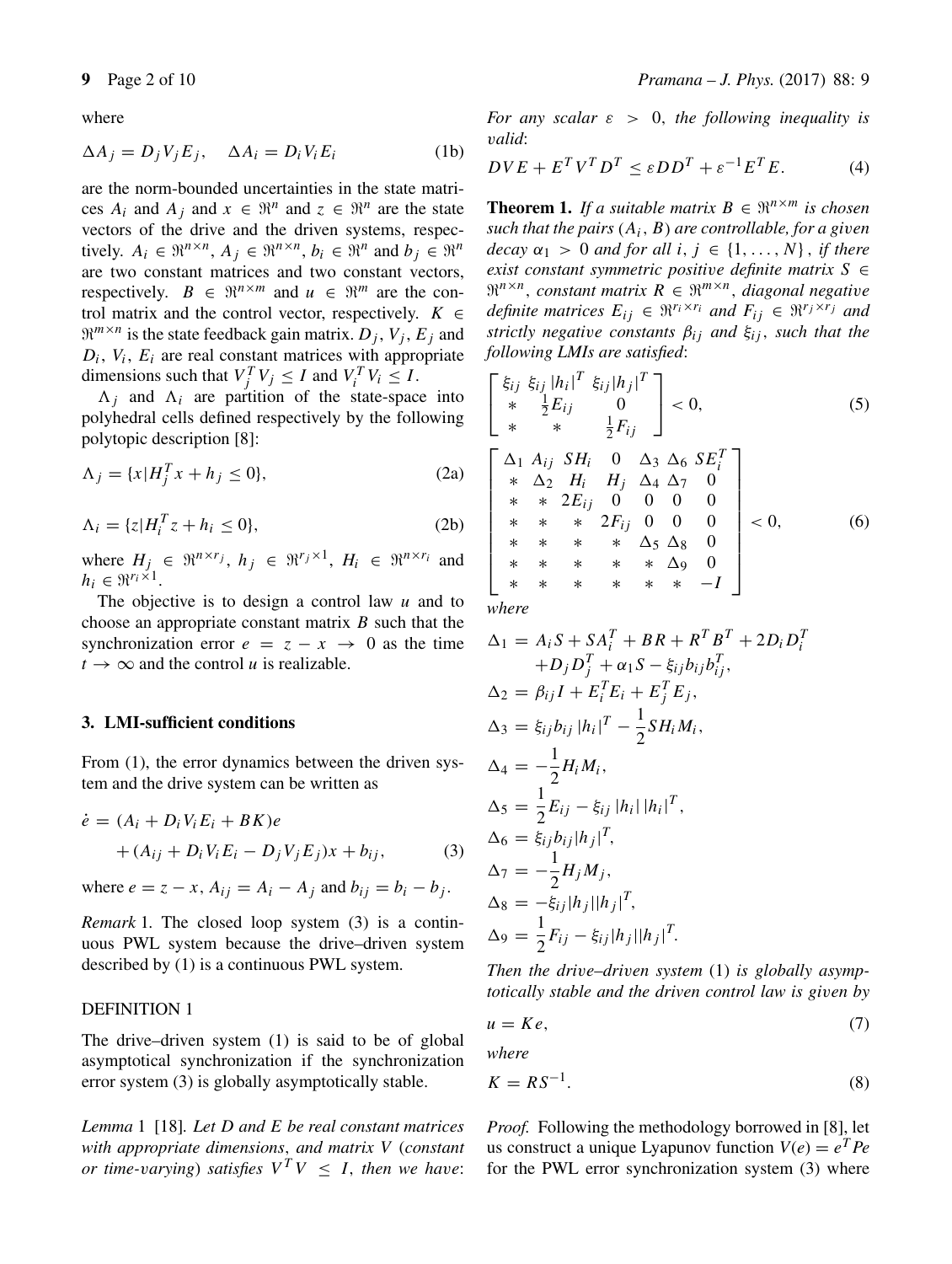$P \in \mathbb{R}^{n \times n}$  is a symmetric positive definite matrix. Based on the Lyapunov stability theory [19] and for  $e \neq 0$  and a given decay  $\alpha_1 > 0$ , the synchronization error (3) is globally asymptotically stable if

$$
V(e) \le -\alpha_1 V(e). \tag{9}
$$

For any small positive constants  $0 < \alpha_2 \ll 1, 0 <$  $\alpha_3 \ll 1$  we can also write [7]

$$
\dot{V}(e) + \alpha_1 V(e) - \alpha_2 x^T x - \alpha_3 \le 0. \tag{10}
$$

Using the synchronization error dynamics (3) we can write

$$
\dot{V}(e) + \alpha_1 V(e) = e^T ((A_i + BK)^T P \n+ P(A_i + BK) + \alpha_1 P)e \n+ e^T ((D_i V_i E_i)^T P + P(D_i V_i E_i))e \n+ b_{ij}^T P e + e^T P b_{ij} + x^T A_{ij}^T P e \n+ e^T P A_{ij} x \n+ x^T (D_i V_i E_i - D_j V_j E_j)^T P e \n+ e^T P (D_i V_i E_i - D_j V_j E_j) x \le 0.
$$
\n(11)

Using Lemma 1, the following inequalities can be obtained:

$$
eT EiT ViT DiT Pe + eT PDi Vi Eie
$$
  
\n
$$
\leq eT PDi DiT Pe + eT EiT Eie,
$$
\n(12a)

$$
xT EiT ViT DiT Pe + eT PDi Vi Eix
$$
  
\n
$$
\leq eT PDi DiT Pe + xT EiT Eix,
$$
\n(12b)

$$
(-1)xT EjT VjT DjT Pe + (-1)eT PDj Vj Ejx
$$
  
\n
$$
\leq eT PDj DjT Pe + xT EjT Ejx
$$
\n(12c)

and then the following inequality can be deduced using relations  $(11)$  and  $(12)$ :

$$
e^{T}((A_i + BK)^{T}P + P(A_i + BK) + \alpha_1 P)e
$$
  
+  $e^{T}PD_iD_i^{T}Pe + e^{T}E_i^{T}E_ie + b_{ij}^{T}Pe + e^{T}Pb_{ij}$   
+  $x^{T}A_{ij}^{T}Pe + e^{T}PA_{ij}x + e^{T}PD_iD_i^{T}Pe$   
+  $x^{T}E_i^{T}E_ix + e^{T}PD_jD_j^{T}Pe$   
+  $x^{T}E_j^{T}E_jx \le 0.$  (13)

Using relations (10) and (13), we can write the following inequality:

$$
W^T F_0 W \le 0,\t\t(14)
$$

where

$$
w = [e^T x^T 1]^T
$$
  
and

$$
F_0 = \begin{bmatrix} (A_i + BK)^T P + P(A_i + BK) + \alpha_1 P + 2PD_i D_i^T P + PD_j D_j^T P + E_i^T E_i & * & * \\ A_{ij}^T P & -\alpha_2 I + E_i^T E_i + E_j^T E_j & * \\ b_{ij}^T P & 0 & -\alpha_3 \end{bmatrix}
$$

In  $F_0$ , \* denotes the symmetric bloc and  $I \in \mathbb{R}^{n \times n}$ is the identity matrix. where

Relying on polytopic expressions (2) of polyhedral cells and for all column vectors with positive elements  $\delta_i \in \mathbb{R}^{r_i \times 1}$ ,  $\gamma_i \in \mathbb{R}^{r_j \times 1}$  and all small positive constants satisfying  $0 < \zeta_j \ll 1$  and  $0 < \sigma_j \ll 1$ , we can write

$$
\delta_i^T H_i^T z + \delta_i^T h_i \le 0 \to \delta_i^T H_i^T e + \delta_i^T H_i^T x + \delta_i^T h_i \le 0
$$
  

$$
\gamma_j^T H_j^T x + \gamma_j^T h_j \le -\xi_j x^T x - \sigma_j
$$

which could be written as

 $W^T F_1 W \le 0,$  (15)

 $W^T F_2 W \le 0,$  (16)

$$
F_1 = \begin{bmatrix} 0 & 0 & * \\ 0 & 0 & * \\ \delta_i^T H_i^T \ \delta_i^T H_i^T \ 2\delta_i^T h_i \end{bmatrix}
$$

$$
F_2 = \begin{bmatrix} 0 & 0 & * \\ 0 & 2\xi_j I & * \\ 0 & \gamma_j^T H_j^T & 2\gamma_j^T h_j + 2\sigma_j \end{bmatrix}.
$$

If  $\tau_{1,ij} \geq 0$  and  $\tau_{2,ij} \geq 0$ , using the S-procedure lemma for nonstrict inequalities [20], we can write using the inequalities  $(14)$ ,  $(15)$  and  $(16)$  that

⎤  $\vert$ ,

$$
F_0 - \tau_{1,ij} F_1 - \tau_{2,ij} F_2 < 0 \tag{17}
$$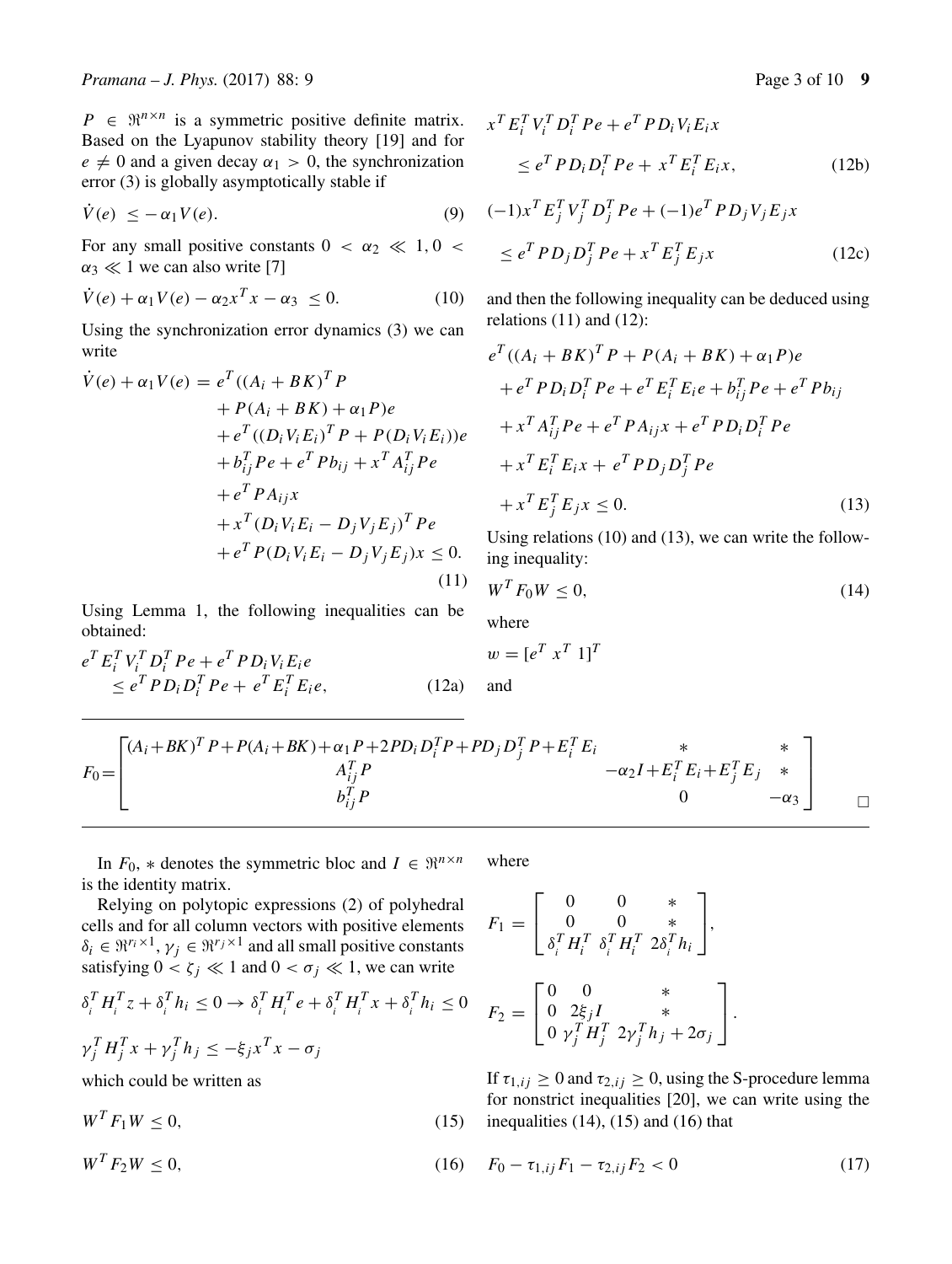which can be written as

$$
\begin{bmatrix} \phi_1 & * & * \\ A_{ij}^T P & \phi_2 & * \\ b_{ij}^T P - \tau_{1,ij} \delta_i^T H_i^T - \tau_{1,ij} \delta_i^T H_i^T - \tau_{2,ij} \gamma_j^T H_j^T \phi_3 \end{bmatrix} < 0
$$

with

$$
\phi_1 = (A_i + BK)^T P + P(A_i + BK) + \alpha_1 P + 2PD_i D_i^T P + PD_j D_j^T P + E_i^T E_i, \n\phi_2 = -\alpha_2 I + E_i^T E_i + E_j^T E_j - 2\tau_{2,ij}\xi_j I, \n\phi_3 = -\alpha_3 - 2\tau_{1,ij}\delta_i^T h_i - 2\tau_{2,ij}(\gamma_j^T h_j + \sigma_j).
$$

Let

$$
\beta_{1,ij} = -\tau_{1,ij}\delta_i^T, \quad \beta_{2,ij} = -\tau_{2,ij}\gamma_i^T,
$$
  
\n
$$
\beta_{3,ij} = -\alpha_2 - 2\tau_{2,ij}\xi_j, \quad \beta_{4,ij} = -\alpha_3 - 2\tau_{2,ij}\sigma_j
$$
  
\nsuch that  
\n
$$
\beta_{1,ij} \quad (k) \le 0, \quad \beta_{2,ij} \quad (k) \le 0, \quad \beta_{3,ij} \le 0
$$

 $k=1,\ldots,r_j$ 

and

$$
\beta_{4,ij}\leq 0.
$$

 $k=1,\ldots,r_i$ 

The inequality (17) can be written as

$$
\begin{bmatrix}\n\phi_1 & * & * \\
A_{ij}^T P & \beta_{3,ij} I + E_i^T E_i + E_j^T E_j & * \\
b_{ij}^T P + \beta_{1,ij}^T H_i^T & \beta_{1,ij}^T H_i^T + \beta_{2,ij}^T H_j^T & 2\beta_{1,ij}^T h_i + 2\beta_{2,ij}^T h_j + \beta_{4,ij}\n\end{bmatrix} < 0,
$$
\n(18)

where

$$
\phi_1 = (A_i + BK)^T P + P(A_i + BK) + \alpha_1 P
$$

$$
+ 2PD_i D_i^T P + PD_j D_j^T P + E_i^T E_i.
$$

Let

$$
\beta_{1,ij} = E_{ij}^{-1} |h_i|, \quad \beta_{2,ij} = F_{ij}^{-1} |h_j|,
$$
  

$$
h_i = M_i |h_i|, \quad h_j = M_j |h_j|
$$

where  $|h_i| \in \Re^{r_i \times 1}$  and  $|h_j| \in \Re^{r_j \times 1}$  are two column vectors defined such that

$$
|h_q|(k) = |h_q(k)|, \quad q = i, j
$$
  

$$
k=1,...,r_q, k=1,...,r_q
$$

$$
E_{ij} \in \mathbb{R}^{r_i \times r_i}
$$
 and  $F_{ij} \in \mathbb{R}^{r_j \times r_j}$  are diagonal negative definite matrices and  $M_i \in \mathbb{R}^{r_i \times r_i}$  and  $M_j \in \mathbb{R}^{r_j \times r_j}$  are two diagonal matrices defined as follows:

If 
$$
h_q(k) \ge 0
$$
, then  $M_q(k, k) = 1, q = i, j$ .  
\nIf  $h_q(k) < 0$ , then  $M_q(k, k) = -1, q = i, j$ .  
\n $k=1,...,r_q$ 

Using the Schur complement [20], the bilinear matrix inequality (18) is satisfied if the following conditions are verified:

$$
\beta_{4,ij} + 2|h_i|^T M_i E_{ij}^{-1} |h_i| + 2|h_j|^T M_j F_{ij}^{-1} |h_j| < 0 \tag{19}
$$

$$
\Lambda_1 - \Lambda_2 \Omega^{-1} \Lambda_2^T < 0,\tag{20}
$$

where

$$
\Lambda_{1} = \begin{bmatrix} (A_{i} + BK)^{T} P + P(A_{i} + BK) + \alpha_{1} P + 2 P D_{i} D_{i}^{T} P + P D_{j} D_{j}^{T} P + E_{i}^{T} E_{i} & * \\ A_{i j}^{T} P & \beta_{3 i j} I + E_{i}^{T} E_{i} + E_{j}^{T} E_{j} \end{bmatrix}
$$
  
\n
$$
\Lambda_{2} = \begin{bmatrix} P b_{ij} + H_{i} E_{ij}^{-1} |h_{i}| \\ H_{i} E_{ij}^{-1} |h_{i}| + H_{j} F_{ij}^{-1} |h_{j}| \end{bmatrix}.
$$

Let  
\n
$$
\Omega = \beta_{4,ij} + 2|h_i|^T M_i E_{ij}^{-1} |h_i| + 2|h_j|^T M_j F_{ij}^{-1} |h_j|
$$
\n
$$
\beta_{4,ij} = \xi_{ij}^{-1},
$$
\n
$$
\beta_{3,ij} = \beta_{ij},
$$
\n
$$
\Psi = \begin{bmatrix} |h_i| |h_j| \end{bmatrix}^T.
$$

We obtain from (20):

$$
\Omega = \xi_{ij}^{-1} + \Psi^T \left( \frac{1}{2} \begin{bmatrix} M_i E_{ij} & 0 \\ 0 & M_j F_{ij} \end{bmatrix} \right)^{-1} \Psi < 0. \tag{21}
$$

Multiplying (21) by  $\xi_{ij}^2$ , assuming that  $E_{ij} \leq M_i E_{ij} \leq$  $-E_{ij}$  and  $F_{ij} \leq M_j \dot{F}_{ij} \leq -F_{ij}$  and using the Schur complement, the LMI criterion (5) is obtained.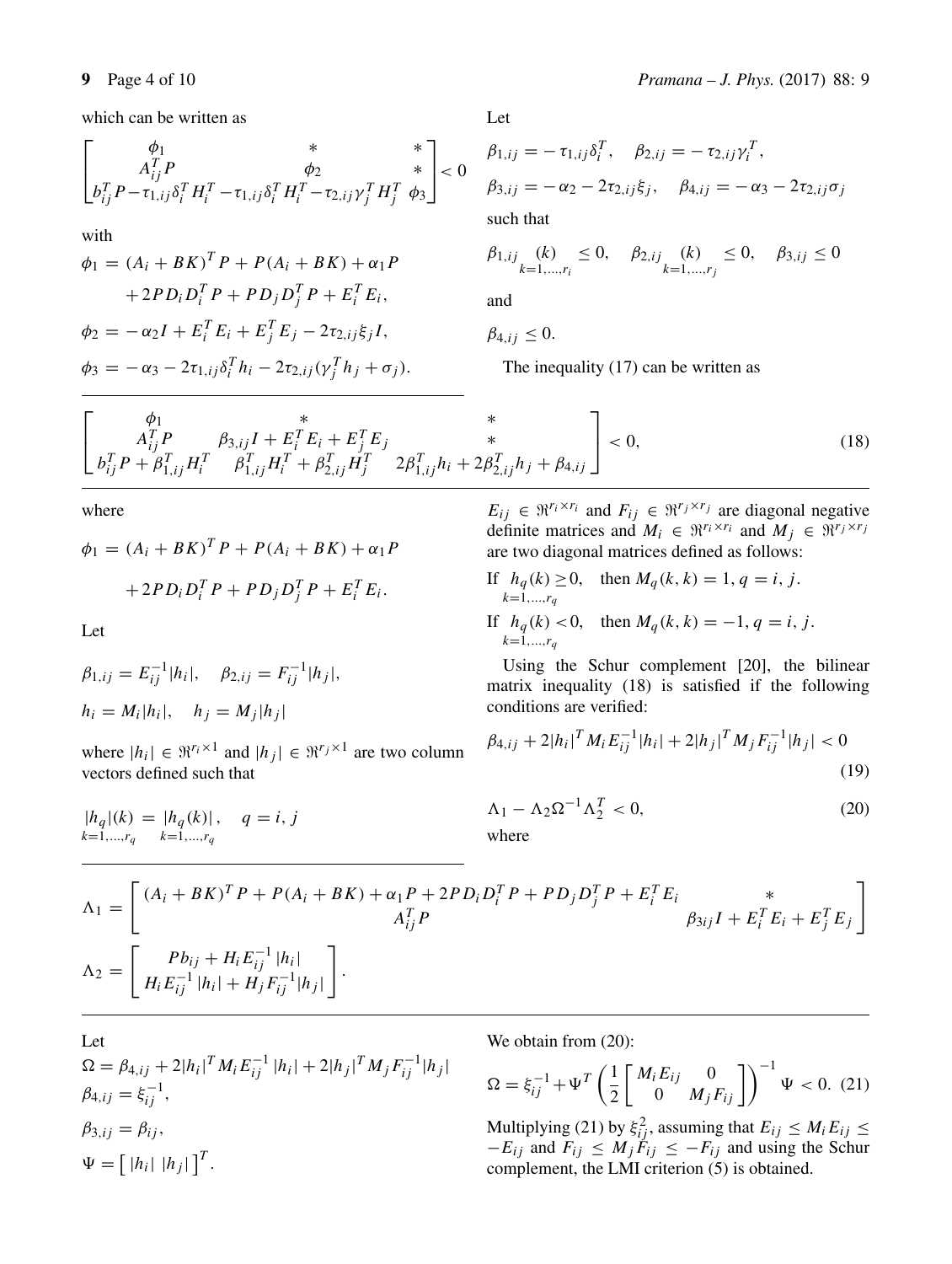Using the matrix inversion lemma [21], from (21), we get

Let  $S = P^{-1}$ . Multiplying left and right of expression (20) by  $\begin{bmatrix} S & 0 \\ 0 & I \end{bmatrix}$  we get

$$
\Omega^{-1} = \xi_{ij} - \xi_{ij}^2 \Psi^T \bigg( \xi_{ij} \Psi \Psi^T + \frac{1}{2} \begin{bmatrix} M_i E_{ij} & 0 \\ 0 & M_j F_{ij} \end{bmatrix} \bigg)^{-1} \Psi. \quad \Lambda_3 - \Lambda_4 \Omega^{-1} \Lambda_4^T < 0,
$$
\n(23)

$$
\Lambda_3 = \begin{bmatrix} SA_i^T + R^T B^T + A_i S + BR + 2D_i D_i^T + D_j D_j^T + SE_i^T E_i S + \alpha_1 S & * \\ A_{ij}^T & \beta_{ij} I + E_i^T E_i + E_j^T E_j \end{bmatrix},
$$
  
\n
$$
\Lambda_4 = \begin{bmatrix} b_{ij} + SH_i E_{ij}^{-1} |h_i| \\ H_i E_{ij}^{-1} |h_i| + H_j F_{ij}^{-1} |h_j| \end{bmatrix}.
$$

Substituting (22) in (23), assuming that  $E_{ij} \leq M_i E_{ij}$  $\leq -E_{ij}$  and  $F_{ij} \leq M_j F_{ij} \leq -F_{ij}$  and using the Schur complement, the following LMI is obtained via some transformations:

$$
\begin{bmatrix}\n\Delta & A_{ij} & SH_j & 0 & \Delta_3 & \Delta_6 \\
* & \Delta_2 & H_i & H_i & \Delta_4 & \Delta_7 \\
* & * & 2E_{ij} & 0 & 0 & 0 \\
* & * & * & 2F_{ij} & 0 & 0 \\
* & * & * & * & \Delta_5 & \Delta_8 \\
* & * & * & * & * & \Delta_9\n\end{bmatrix} < 0
$$
\n(24)

with

$$
\Delta = SA_i^T + R^T B^T + A_i S + BR + 2D_i D_i^T + D_j D_j^T
$$
  
+ SE\_i^T E\_i S + \alpha\_1 S - \xi\_{ij} b\_{ij} b\_{ij}^T.

Using Schur complement for (24), the LMI criterion (6) is then obtained.

#### **4. Application**

## 4.1 *The chaotic modified Chua's system*

Let us consider the chaotic modified Chua's system described by [22]

$$
\begin{cases}\n\dot{x}_1 = \alpha(x_2 - g(x_2)) \\
\dot{x}_2 = x_1 - x_2 + x_3 \\
\dot{x}_3 = -\beta x_2\n\end{cases}
$$
\n(25a)

where

$$
g(x_1) = bx_1 + \frac{1}{2}(a - b) (|x_1 + c| - |x_1 - c|)
$$
 (25b)

and  $\beta_m < \beta < \beta_M$  is the norm-bounded uncertainty. This system can be written as the PWL system (1) with

$$
A_1 = A_3 = \begin{pmatrix} -b\alpha & \alpha & 0 \\ 1 & -1 & 1 \\ 0 & -\beta & 0 \end{pmatrix}, \quad A_2 = \begin{pmatrix} -a\alpha & \alpha & 0 \\ 1 & -1 & 1 \\ 0 & -\beta & 0 \end{pmatrix},
$$

$$
b_1 = \begin{pmatrix} -\alpha(a-b)c \\ 0 \\ 0 \end{pmatrix}, \quad b_2 = \begin{pmatrix} 0 \\ 0 \\ 0 \end{pmatrix},
$$

$$
b_3 = \begin{pmatrix} \alpha(a-b)c \\ 0 \\ 0 \end{pmatrix},
$$

under the associate polytopic description (2) given by

$$
H_1 = H_2 = H_3 = \begin{bmatrix} 1 & 0 & 0 \\ -1 & 0 & 0 \end{bmatrix}^T, \quad h_1 = \begin{bmatrix} -d \\ c \end{bmatrix},
$$

$$
h_2 = \begin{bmatrix} -c \\ -c \end{bmatrix}, \quad h_3 = \begin{bmatrix} c \\ -d \end{bmatrix}
$$

and where the norm-bounded uncertainty is described by the following matrices:

$$
E_1 = E_2 = E_3 = \begin{bmatrix} 0 & 0 & 0 \\ 0 & 1 & 0 \\ 0 & 0 & 0 \end{bmatrix}
$$

$$
D_1 = D_2 = D_3 = \begin{bmatrix} 0 & 0 & 0 \\ 0 & 0 & 0 \\ 0 & -\frac{(\beta_M - \beta_m)}{2} & 0 \end{bmatrix}
$$

 $V_i$  and  $V_j$  are two scalars chosen in [−1, 1]  $\forall i, j \in$ {1, 2, 3}.

For system (25) described in form (1) under the polytopic description (2), simulation results are conducted for the initial conditions  $x_0 = \begin{bmatrix} -1 & -0.5 & -0.5 \end{bmatrix}^T$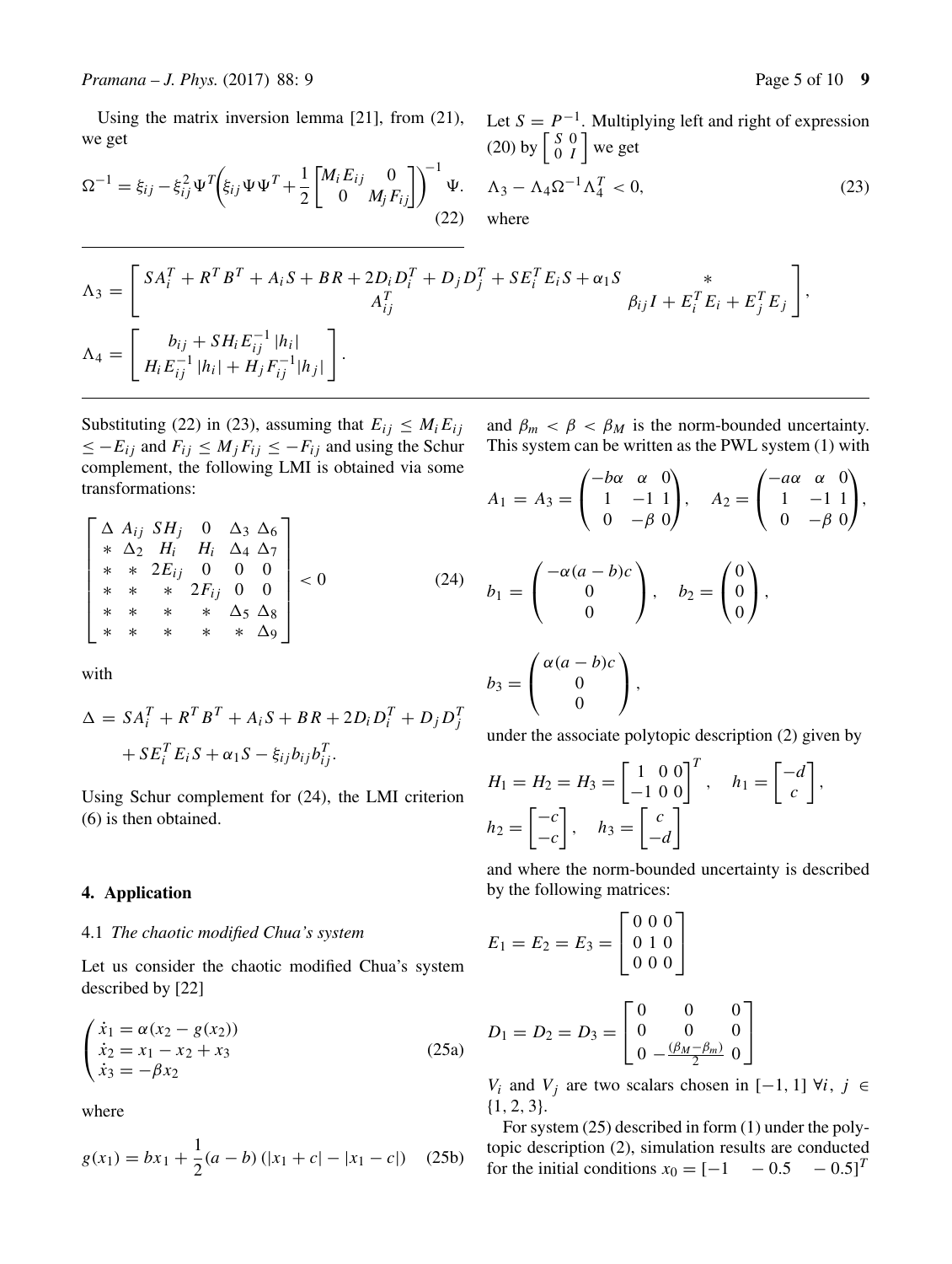

Figure 1. Chaotic dynamics of the Chua's modified system under norm-bounded uncertainty.

and  $z_0 = \begin{bmatrix} 0 & 0.7 & -0.5 \end{bmatrix}^T$  and, norm-bounded uncertainties designed by  $V_j = 0.4$  and  $V_i = 0.2$  where the system parameters are given by  $\alpha = 9$ ,  $\beta = 100/7$ ,  $c = 1, a = -1/7, b = 2/7, \beta_m = 96/7, \beta_M = 106/7$ and  $d = 5$ . Figure 1 displays the chaotic attractor of the PWL model of the drive system with the norm-bounded uncertainty whereas the uncontrolled error signals of the drive–driven system are shown in figure 2. The LMIs (5) and (6) are solved using the LMI toolbox of MatLab software for the control matrix  $B = [5 \times 10^3 \ 0 \ 0]^T$  and the parameter  $\alpha_1 = 10^{-4}$ . After five iterations, the LMI constraints were found feasible. The feasible solution is given by

R = (−0.0002 −0.0030 −0.0030), S = ⎛ ⎝ 3.2244 −0.8455 0.0648 ∗ 1.3885 0.3745 ∗ ∗ 19.5493 ⎞ ⎠ . <sup>0</sup> <sup>5</sup> <sup>10</sup> <sup>15</sup> <sup>20</sup> <sup>25</sup> <sup>30</sup> <sup>35</sup> <sup>40</sup> <sup>45</sup> <sup>50</sup> -5 0 5 Time (s) e1 <sup>0</sup> <sup>5</sup> <sup>10</sup> <sup>15</sup> <sup>20</sup> <sup>25</sup> <sup>30</sup> <sup>35</sup> <sup>40</sup> <sup>45</sup> <sup>50</sup> -2 0 2 Time (s) e2 0 10 e3

**Figure 2.** Uncontrolled error signals of the drive–driven modified Chua's system.

<sup>0</sup> <sup>5</sup> <sup>10</sup> <sup>15</sup> <sup>20</sup> <sup>25</sup> <sup>30</sup> <sup>35</sup> <sup>40</sup> <sup>45</sup> <sup>50</sup> -10

Time (s)



**Figure 3.** Synchronized state variables of the drive–driven modified Chua's system.

The control gain vector (8) is then deduced as

$$
K = [-0.0007 \quad -0.0026 \quad 0.0001].
$$

Figure 3 shows the synchronized state variables of the PWL drive–driven system with norm-bounded uncertainties via the robust state feedback controller displayed in figure 4. Simulation results given in figure 5 prove that the robust chaos synchronization is well achieved. Finally, the switching dynamics of the drive and the driven systems with norm-bounded uncertainties between the polyhedral cells are shown in figures 6 and 7, respectively.



Figure 4. Robust control law of the modified Chua's system with norm-bounded uncertainties.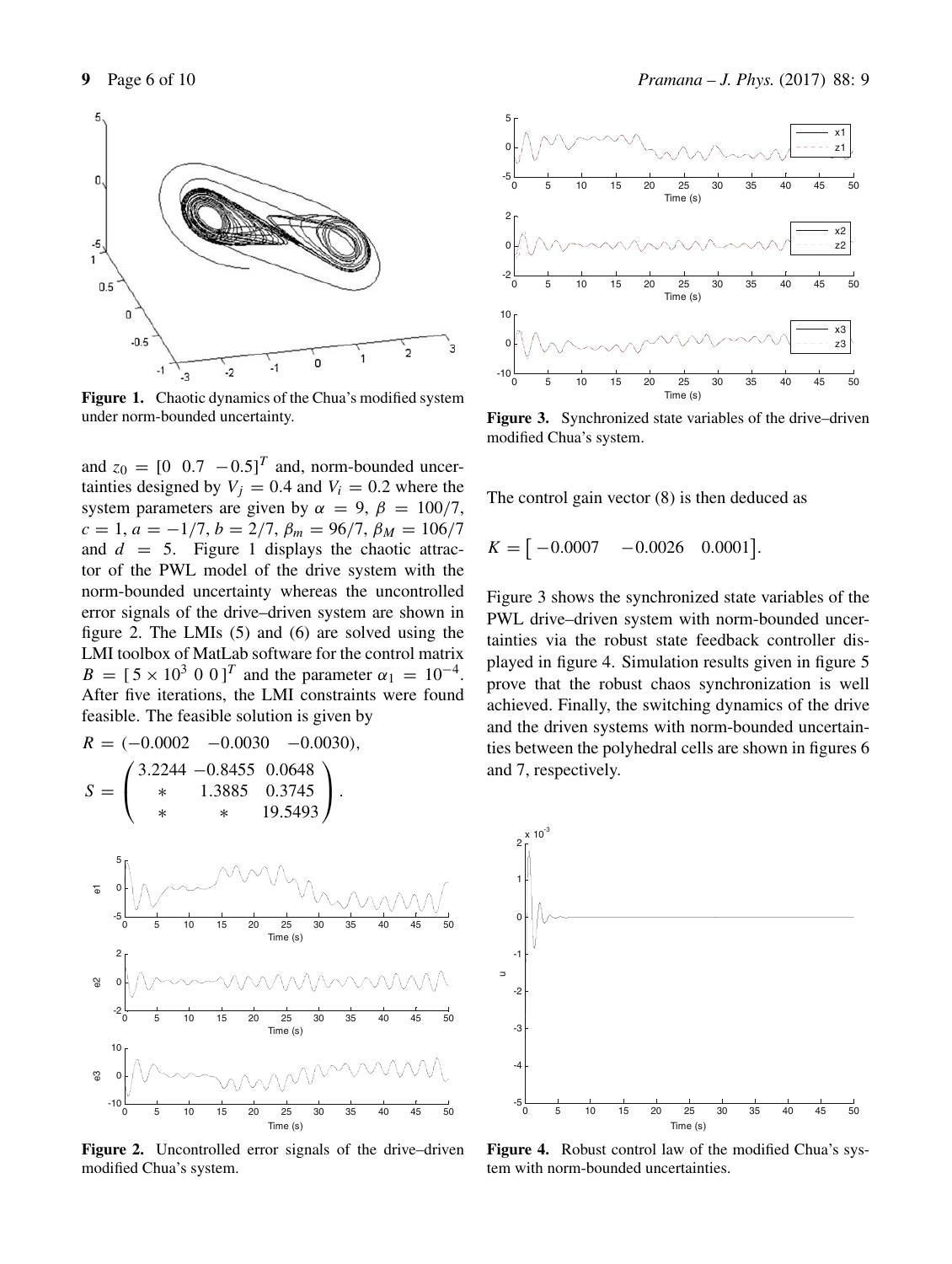

**Figure 5.** Synchronization errors via robust control of the modified Chua's model.

Time (s)

# 4.2 *New PWL hyperchaotic family*

Let us consider the new hyperchaotic family recently proposed in [7]. This system can be described as the PWL model (1) with  $\forall i, j \in \{1, 2, 3, 4\}$ :



**Figure 6.** Evolution of the drive's states between polytopic cells of the modified Chua's system.



Figure 7. Evolution of the driven's states between polytopic cells of the modified Chua's system.

where  $\alpha_{31m} < \alpha_{31} < \alpha_{31M}$  is the norm-bounded uncertainty and the associate polytopic description (2) is given by

$$
H_1 = H_2 = H_3 = H_4 = \begin{bmatrix} 1 & 0 & 0 & 0 \\ -1 & 0 & 0 & 0 \end{bmatrix}^T,
$$
  
\n
$$
h_1 = \begin{bmatrix} -d \\ 0.9 \end{bmatrix}, \quad h_2 = \begin{bmatrix} -0.9 \\ 0.3 \end{bmatrix},
$$
  
\n
$$
h_3 = \begin{bmatrix} -0.3 \\ -0.3 \end{bmatrix}, \quad h_4 = \begin{bmatrix} 0.3 \\ -d \end{bmatrix}
$$

and where the norm-bounded uncertainty is described by the following matrices:

$$
E_i = E_j = \begin{bmatrix} 1 & 0 & 0 & 0 \\ 0 & 0 & 0 & 0 \\ 0 & 0 & 0 & 0 \\ 0 & 0 & 0 & 0 \end{bmatrix}
$$

$$
D_i = D_j = \begin{bmatrix} 0 & 0 & 0 & 0 \\ 0 & 0 & 0 & 0 \\ 0 & 0 & 0 & 0 \\ \frac{\alpha_{31M} - \alpha_{31m}}{0} & 0 & 0 & 0 \\ 0 & 0 & 0 & 0 \end{bmatrix}
$$

 $V_i$  and  $V_j$  are two scalars chosen in [−1, 1],  $\forall i, j \in$ {1, 2, 3, 4}.

For the last hyperchaotic family described in form (1) under the polytopic description (2), simulation results are conducted for the initial conditions  $x_0 =$  $[-1 \ -0.5 \ -0.5 \ 1]^T$  and  $z_0 = [0.1 \ 0.1 \ 0.1 \ 0.2]^T$ and scalars  $V_j = 0.4$  and  $V_i = 0.7$  with the parameters  $\alpha_{31} = 1.5, \alpha_{32} = 1, \alpha_{33} = 1, \alpha_{31m} = 1.11$ and  $\alpha_{31M} = 1.81$ . Figure 8 shows the hyperchaotic attractor of the PWL drive system under the normbounded uncertainty whereas the uncontrolled error signals of the drive–driven system are shown in figure 9. The LMIs (5) and (6) are solved using the LMI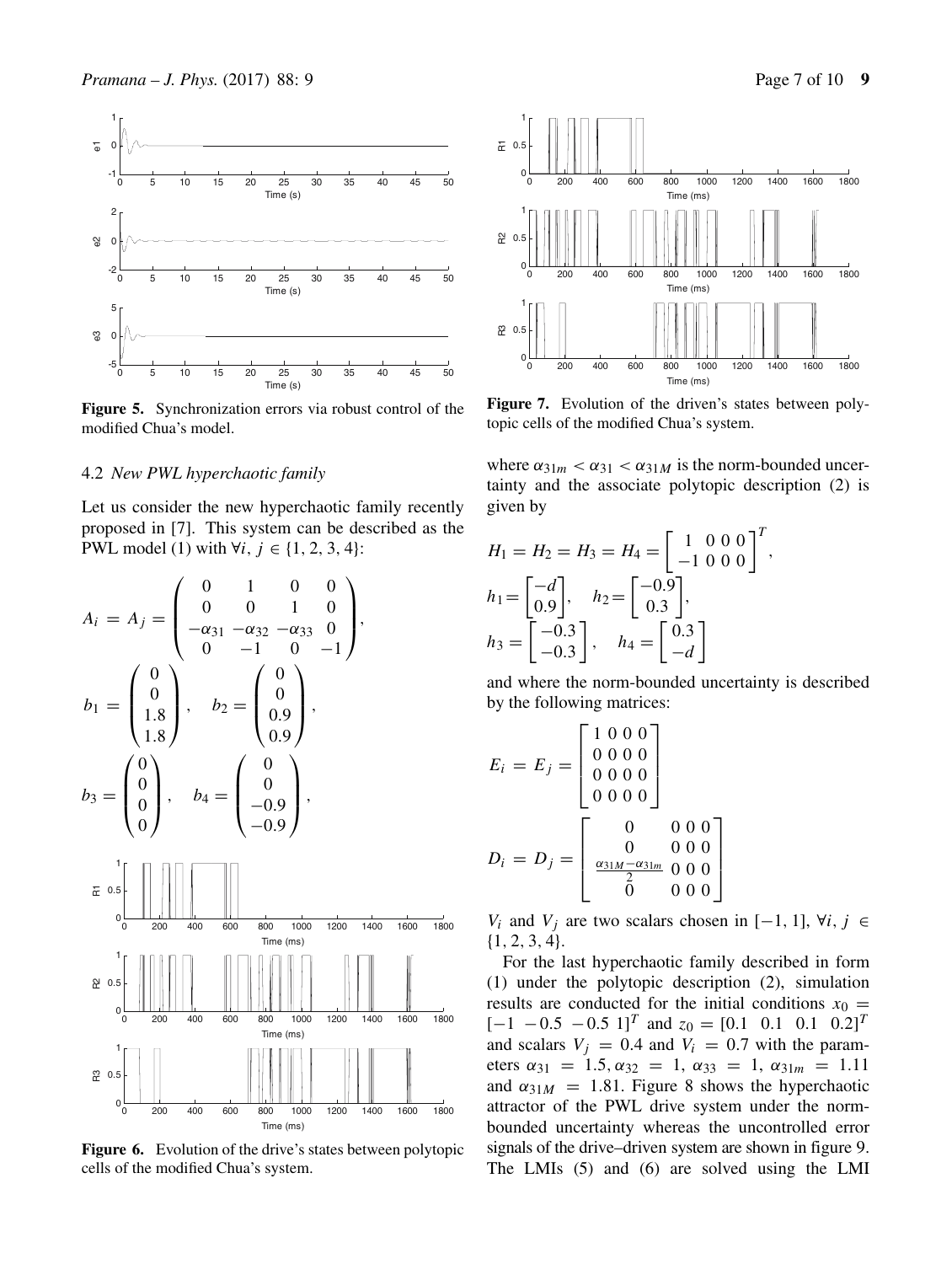

**Figure 8.** Dynamics of the hyperchaotic new family with norm-bounded uncertainty.

toolbox of MatLab software for the control matrix  $B = [5 \times 10^3 \ 0 \ 0]^T$  and the parameter  $\alpha_1 = 10^{-4}$ . The feasible solution is given by

$$
R = 10^{-3}(-0.4583 - 0.7418 \quad 0.5042 \quad 0.3124)
$$
  

$$
S = \begin{pmatrix} 0.8555 & 0.0734 & 0.0209 & 0.0293 \\ * & 3.5701 & -1.1509 & -1.4825 \\ * & * & 3.0346 & 1.2820 \\ * & * & * & 3.5741 \end{pmatrix}.
$$

The control gain vector (7) is then deduced as

$$
K = 10^{-3}[-0.5234 \quad -0.1681 \quad 0.1140 \quad -0.0189].
$$

Figure 10 shows the state variables of the drive–driven hyperchaotic system under the robust control law given in figure 11. Figure 12 shows the synchronization errors of the drive–driven hyperchaotic system and proves that robust chaos synchronization is well achieved. Finally, figures 13 and 14 respectively



**Figure 9.** Uncontrolled error signals of the drive–driven hyperchaotic system.





**Figure 10.** Synchronized state variables of the drive– driven hyperchaotic system.

show the evolution of the drive and the driven's states between the polytopic cells.

## 4.3 *Comparati*v*e study*

In order to illustrate the robustness of the synchronization approach proposed in this paper, a comparative study is established with the synchronization approach designed in [8] by using the same example presented in the previous section and described in [7].

Two case studies are then considered for the uncertainties. The first case is performed for  $V_i = 0.4$  and  $V_i = 0.5$  whereas the second is carried out for the same uncertainties considered in the previous section such as  $V_i = 0.4$  and  $V_i = 0.7$ .

As the uncertainties are not considered for the computation of the controller gain in [8], the feasible



**Figure 11.** Robust control law of the hyperchaotic system.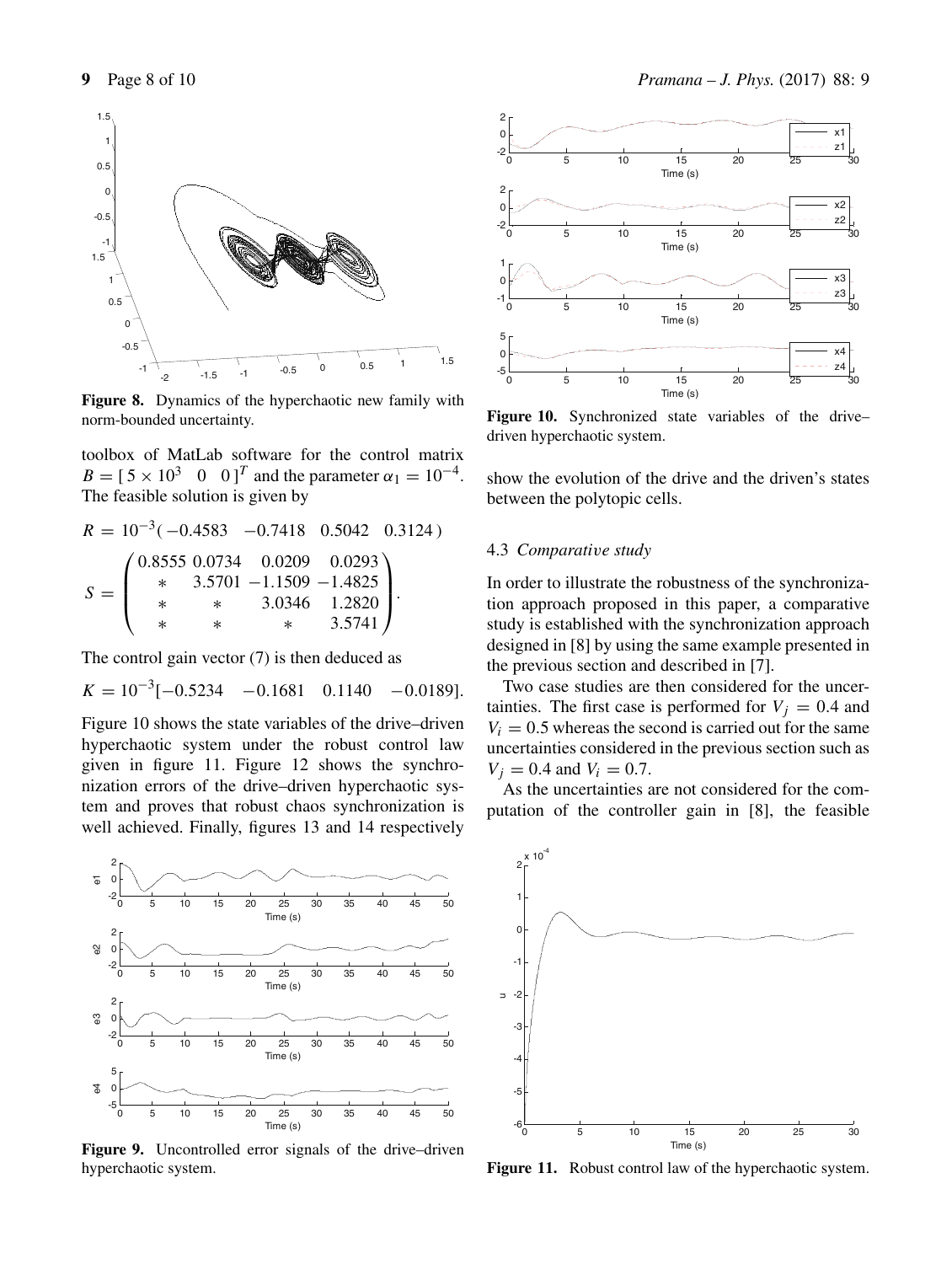

**Figure 12.** Synchronization errors via robust control for the hyperchaotic system.

solution gives the control gain  $K = 10^{-3}[-0.3538]$ −0.1241 0.1537 −0.0199] for the two case studies.

For the first case study ( $V_i = 0.4$  and  $V_i = 0.5$ ), figure 15 shows synchronization errors using the two approaches. As can be seen, similar dynamics are observed which proves the robustness of the approach [8] for some tolerable uncertainties.

For the second case study ( $V_i = 0.4$  and  $V_i = 0.7$ ), stable error dynamics are achieved only when the synchronization approach proposed in this paper is used. Such simulation results are already given in the previous section. Indeed, when the controller designed using the approach in [8] is used, the dynamics of the synchronization errors become unstable. For such a case, the closed loop system does not belong anymore to the class of continuous PWL systems. As the control law no longer has any switching dynamics, simulation results are not delivered here because they are insignificant. This finding proves the nonrobustness of



**Figure 13.** Evolution of the drive's states between polytopic cells of the hyperchaotic system.



**Figure 14.** Evolution of the driven's states between polytopic cells of the hyperchaotic system.



**Figure 15.** Synchronization errors of the hyperchaotic system for some low and tolerable uncertainties to the approach [8].

the approach [8] when uncertainties become so significant and confirms the superiority of the approach proposed in this paper compared to the approach given in [8].

## **5. Conclusion**

In this paper, a robust chaos synchronization approach is proposed for PWL chaotic systems with different norm-bounded uncertainties via a robust linear state feedback controller. The suggested synchronization criteria are developed using Lyapunov theory and LMIs tools. The efficiency of the proposed method was demonstrated on the most known chaos generator, the Chua's circuit, and on a multiscroll new hyperchaotic family. Finally, to prove the robustness and the superiority of the proposed approach, a comparative study was done using a related approach.